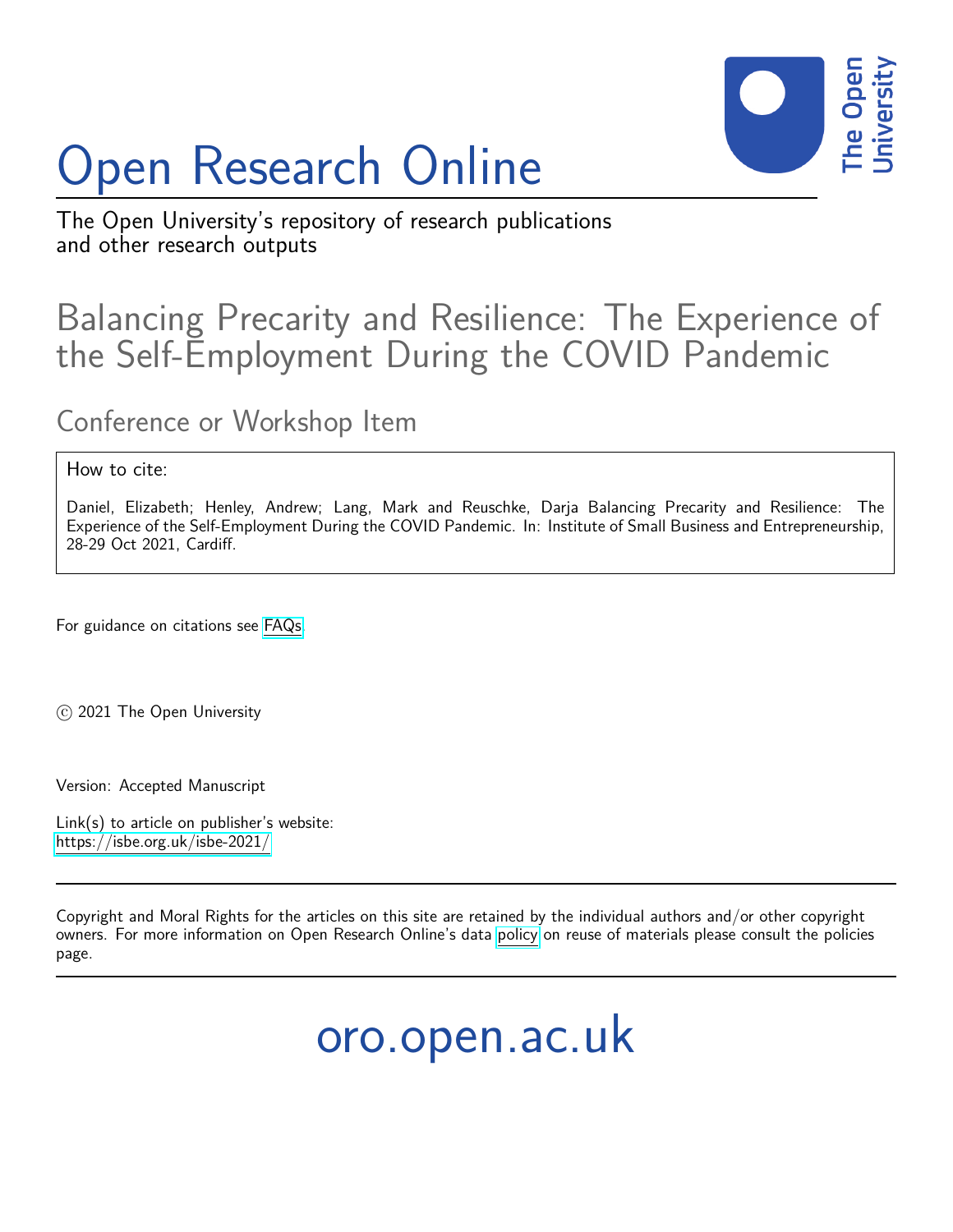#### **Balancing Precarity and Resilience: The Experience of the Self-Employment During the COVID Pandemic**

Elizabeth Daniel, Open University Andrew Henley, Cardiff University Mark Lang, Independent Researcher Daria Reuschke, University of Southampton

#### *Introduction*

The experience of the self-employed since the onset of the COVID-19 public health emergency has emerged as an important topic for analysis. Early projections suggested that the self-employed might be hard hit because of their concentration in sectors most severely affected by lockdowns and social distancing (Henley and Reuschke, 2020), and subsequent analysis of labour force survey data is revealing that, as a result of the pandemic, significant numbers have abandoned self-employment and struggled to find alternative paid work (Slaughter, 2021).

The circumstances of the pandemic have spawned a growing volume of quantitative evaluation of its impact on the self-employed and micro-entrepreneurs for the UK and other countries (for example Fairlie, 2020; Yue and Cowling, 2021; Reuschke et al., 2021). However, theorising the impact of the crisis has been more challenging.

This paper seeks to provide a more nuanced examination of the interplay of various factors across the diversity of the self-employed. This is undertaken through qualitative analysis of in-depth interviews with 30 self-employed, half in the autumn of 2020 and half in the early spring of 2021. The first time point coincides with the end of the period of relaxation of restrictions and economic recovery during late summer and early autumn; the second time point is during the depth of the third national UK lockdown.

#### *Methodology*

Our initial approach is to conduct a thematic analysis, and then explore a grounded theory approach to conceptualise the experience of the self-employed in the crisis. The data are explored along a range of potential drivers of that experience. These include:

- the nature and sector of the business activity;
- the eligibility for and access to a range of emergency financial support;
- the impact of the pandemic on downstream customers and the level of supportiveness of those customers;
- the ability to pivot business delivery models perhaps supported by prior experience for example of online trading or service delivery;
- the level of preparedness of the household to withstand the shock (derived from financial cushioning from, among other sources, savings, level of fixed business outgoings, partner's and other household employment);
- the impact of the pandemic on personal and household circumstances, for example caring and home-schooling responsibilities, or own health status (shielding).

Thirty self-employed interviewees were identified and recruited through a purposive sampling approach. Interviews were conducted in two phases – fifteen interviewed during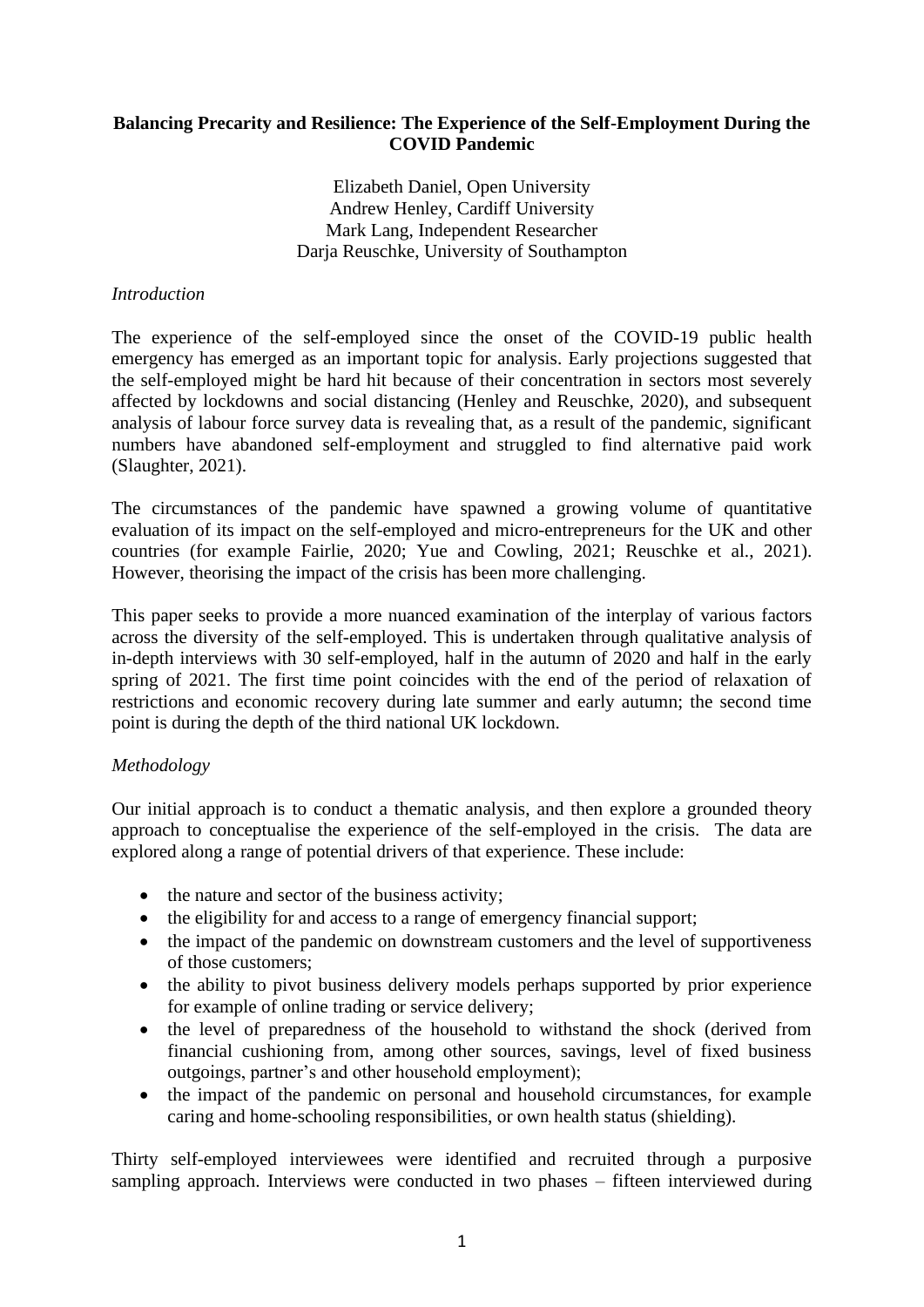November 2020 and fifteen during late February and early March 2021. Interviewees were selected to provide a balance across the following broad sectors in which self-employment rates in the UK are high: 'trade' activity (construction services etc.), 'face-to-face' service and delivery (personal and care services, advisory services usually conducted in-person), professional and knowledge-based services (accountancy and legal professional, consultants), and creative activity (visual and performance artists, creative designers). Interviewees in each phase were recruited in equal proportions across three areas of England and Wales: Northern and Midlands England, London and Southeast England, and Wales.

Interviews were conducted by telephone and lasted between 25 and 40 minutes each. Each followed a semi-structured interview schedule, designed using previous research to scope the range of topics and after consultation with an expert project advisory panel. The interview semi-structure covered background and experience, impact of lockdown on business, financial support, wider personal challenges, and future expectations.

The sample design envisaged a 50:50 split by gender (over-sampling women self-employed relative to the self-employed population) to ensure that the analysis was able to reflect the range of implications of early quantitative analysis predicting a strongly gendered impact from COVID-19 (Henley and Reuschke, 2020).

Interview recordings were professionally transcribed, anonymised and personal information redacted. Initial coding, following a content analysis approach, has been undertaken, supported using NVIVO 12 software.

#### *Preliminary Findings*

Within the sample many respondents had several years of self-employment experience. A small number of respondents had only become self-employment in the year prior to the pandemic, and in one case the respondent was still in the start-up phase, having taken redundancy from a large employer. However nearly all expressed a strong desire to remain in self-employment, even where trading had temporarily ceased, or financial circumstances were challenging.

Interview narratives display resilience in the face of loss of custom through the extensive application of 'work-arounds' and 'pivoting'.

"I gained students really quickly. I sent out a message to all (parents of) school-age children and said, "If you get me a new customer I'll give you a free hour" and one brought me three new customers through that."

"And all the time I'm reaching out to other customers, other potential customers, trying to build a relationship with them so that they sort of like, you know, and it's very much about building relationships because I'm selling my skill, yeah, and myself."

It was not unusual for interviewees, particularly those in the predictably more affected sectors, to report a range of significant challenges (business, financial, personal). Most interviewees reported that trading activity, business custom and turnover were adversely affected in the early weeks of lockdown, even if some cases switching to online activity resulted in reduced costs. In some cases, the 'hit' was severe and persisted through the year.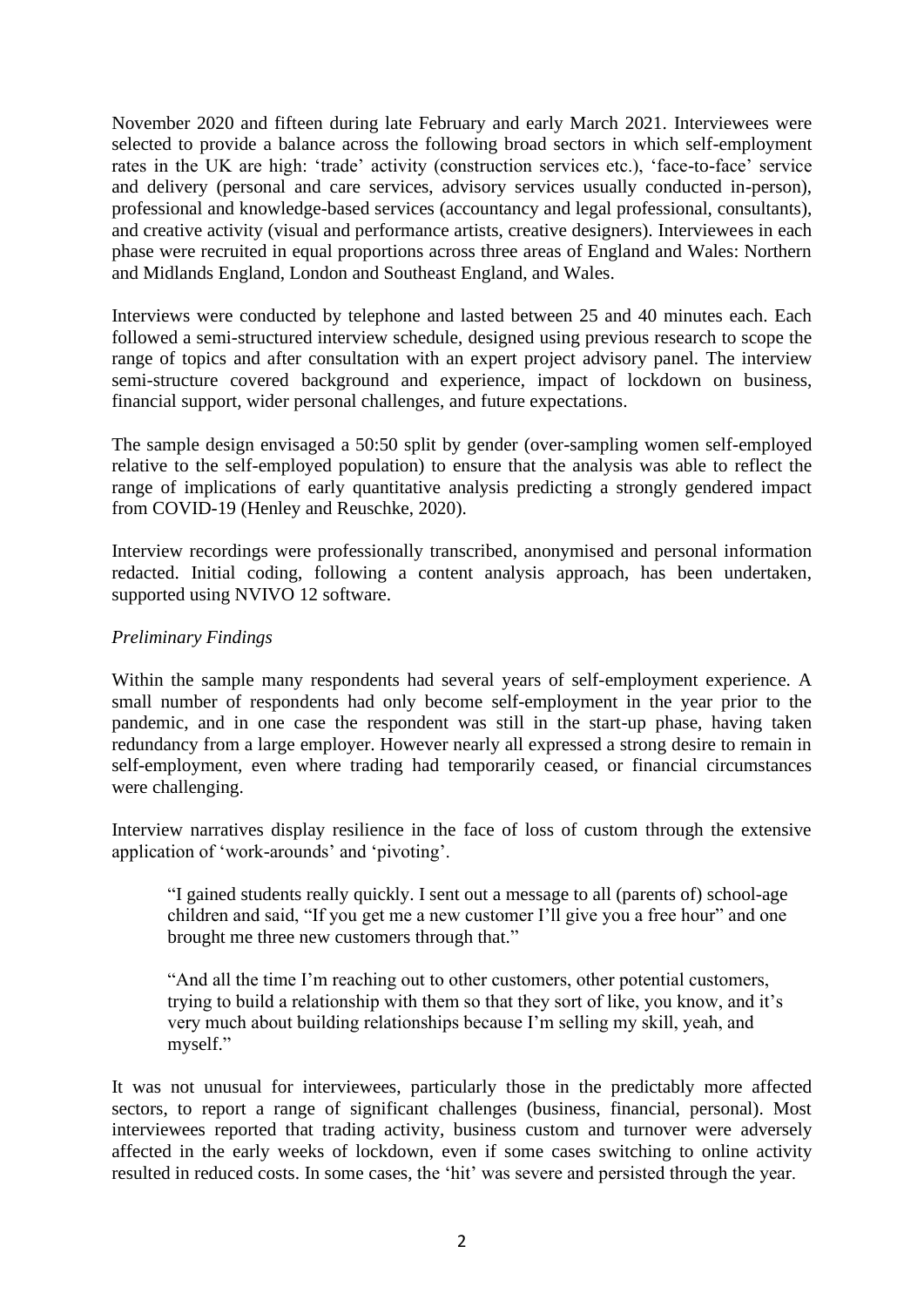"And then what had happened was because before I got the secondary infection I was working on the [location redacted] job and I had to stop it because I had to isolate which meant I couldn't get back onto site. And then the site got all closed which meant it was all – there was a counter – like there was effect on that and I haven't been able to access the site for the designs since. They haven't opened it up again."

Several interviewees no longer had dependent children at home. In some cases, interviewees found themselves having to spend more time supporting elderly parents with shopping etc. For those with school age children, juggling home schooling with work was challenging, and in the early months of lockdown, self-employed work was adversely affected and/or work had to be undertaken during evenings or weekends to cope, especially if a partner had employment not based at home or was a keyworker.

"I still had plenty to do, I wasn't sitting sunbathing, because I had my aged mother and a recalcitrant teenager who had GCSEs on the horizon, so it was all … it was a little bit of a bloody nightmare, actually!"

"I still couldn't really work full-time because I felt guilty that I would be leaving my 19-year-old daughter looking after my 3-year-old - it was a bit chaotic at home…"

Almost all of those who were eligible to receive support from the Self-Employed Income Support Scheme (SEISS) reported that the application process was straightforward, and funding came through promptly. However, almost half of the interviewees reported that they were ineligible for SEISS, for reasons now well understood (Rouse, 2020). After professional advice some company directors were able to 'self-furlough'. In some cases, individuals reported that they did not need to fall back on support; in other cases, interviewees were able to access information and/or contacts to identify alternative sources of support – for example local authority and sector-specific grants, as well as 'bounce back' loans. Some interviewees were forced into or contemplated temporary paid employment or fell back on Universal Credit claims, effectively terminating, perhaps temporarily, their self-employment business.

"You know, I've had to take another job, I'm actually sat in the carpark of my other job now, because I'm having to just do this just to get by."

"So in terms of actual support, nothing. So in the eyes of the government I am neither self-employed nor employed because I was made redundant in 2019 and I don't have accounts."

However, interviewees often simultaneously reported that they were manging to cope with the increased business and personal stress and were generally optimistic about the future of their business activities, even in the face of apparently still high levels of uncertainty and an inability to make firm plans for recovery.

"So there was quite a lot of planning went on. I rewrote my business plan, I've rewritten my business plan four times now. (Laughs)"

"So, I am keeping my options open with regards to that and, like I said, I absolutely love what I do but it's just… yeah. It's hard to say really with the future."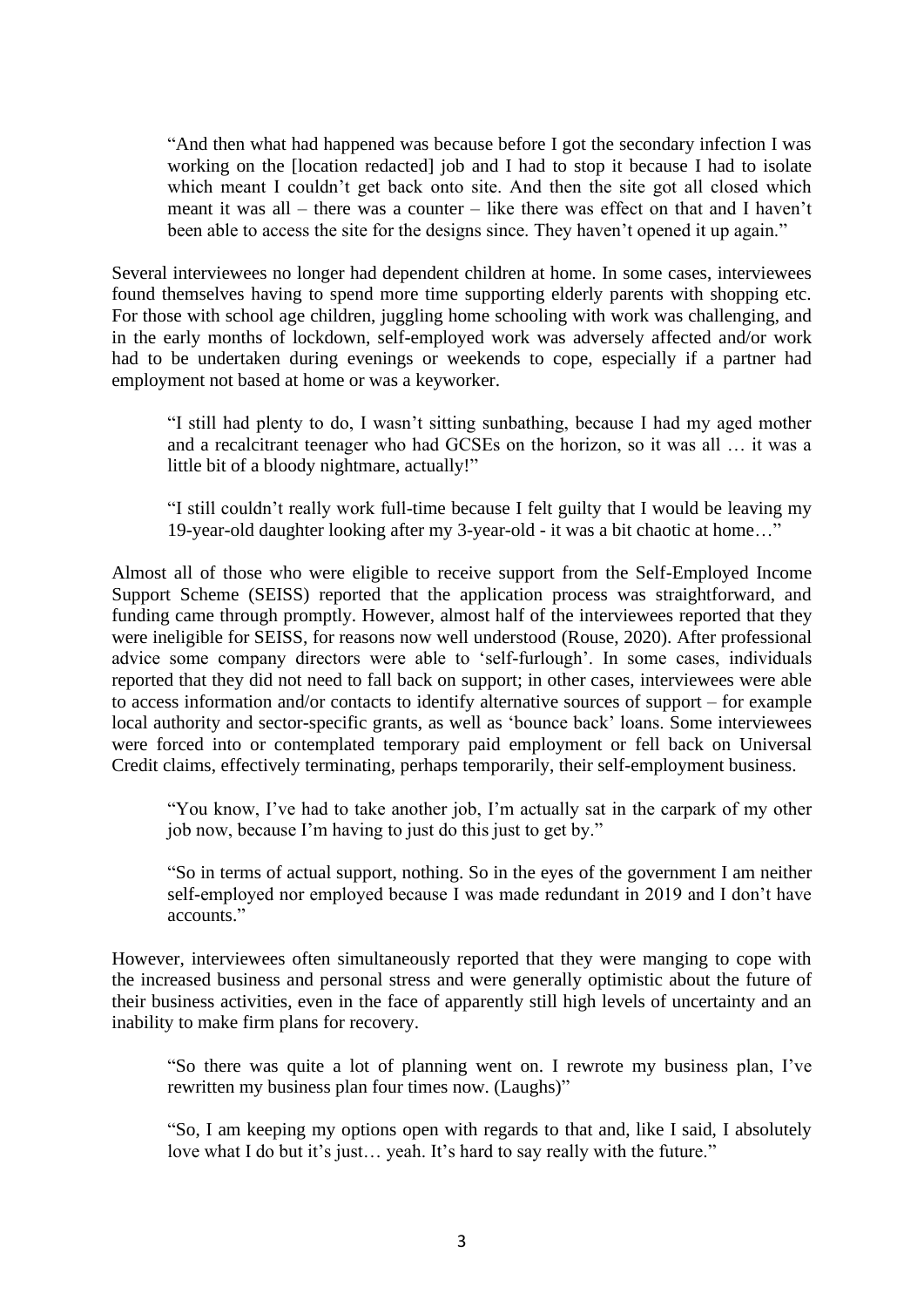#### *Discussion and Implications*

Our preliminary findings support a grounded conceptualisation of the pandemic selfemployment experience as a balance between precarity and personal resilience. In previous research, precarity in self-employment has been defined as employment insecurity or unpredictability, low and variable earnings, and lack of social protection, alongside the personal strain associated with these, no fringe benefits and invariable/low earnings (Kalleberg, 2011; Taylor, 2017; Boeri et al., 2020). Researchers have described the specifics of self-employment precarity in various occupational sectors (Harvey et al., 2017; Chafe and Kaida, 2020; Holloway and Pimlott-Wilson, 2021). Ineligibility for financial support during the pandemic, as well as risk of the consequences of personal or family infection with the COVID-19 virus, have become new dimensions of precarity.

Precarity and security can be viewed along a continuum (Holloway and Pimlott-Wilson, 2021). Resilience as a concept has been employed in different ways across sociological, psychological and organizational domains in entrepreneurship research (Korber and McNaughton, 2018). At the level of the individual entrepreneur, previous research has identified a range of coping strategies adopted by the self-employed in the face of stressors (Hayward et al., 2010; Schonfeld and Mazzola, 2015; Duchek, 2018; Santoro et al., 2020), as well strong affective attachment to entrepreneurship in the face of precarity (Cockayne, 2016). One aspect of positive effect is that, while the self-employed may frame themselves as entrepreneurs, neither do they view themselves as precarious workers (Murgia and Pulignano, 2019).

The interview narratives show that many interviewees were able to report balancing the adverse impacts of the pandemic with a range of personal coping strategies for maintaining business activity, as well as individual strategies for addressing stress and wellbeing. Overall, narratives highlight interviewees continuing to frame self-employment is a very positive light, even in the face of a severe economic shock and resulting risk of failure. As illustrated above, passion for the business becomes a source of resilience. Precarity and resilience interplay with varying outcomes. Resilience is apparent in that the self-employed demonstrate a strong desire to persist, despite in some cases periods during the early part of lockdown of what is, in essence, near or total business failure.

Findings confirm projections and expectations about the impact of the pandemic on the selfemployed. However, many interviewees remained positive about the benefits of being selfemployed even in the face of severe circumstances. There was little evidence of any interviewees suggesting that they could give up permanently on self-employed activity, suggesting that aggregate self-employment rates in the UK may recover.

A significant number of interviewees reported in various ways the perception that government, at various levels, did not appreciate or understand the needs of the selfemployed and small businesses, and their wider contribution to the economy. In a small number of instances this spilled over the expressions of anger about perceived unfairness in the levels of support available (and the rules concerning eligibility) and in the application of social distancing and lockdown provisions.

However, sense of exclusion tends to be tempered with an appreciation that policy had to be designed rapidly and that government 'did the best it could'. This lack of understanding and appreciation of the needs and context of the self-employed may have built resilience, in that it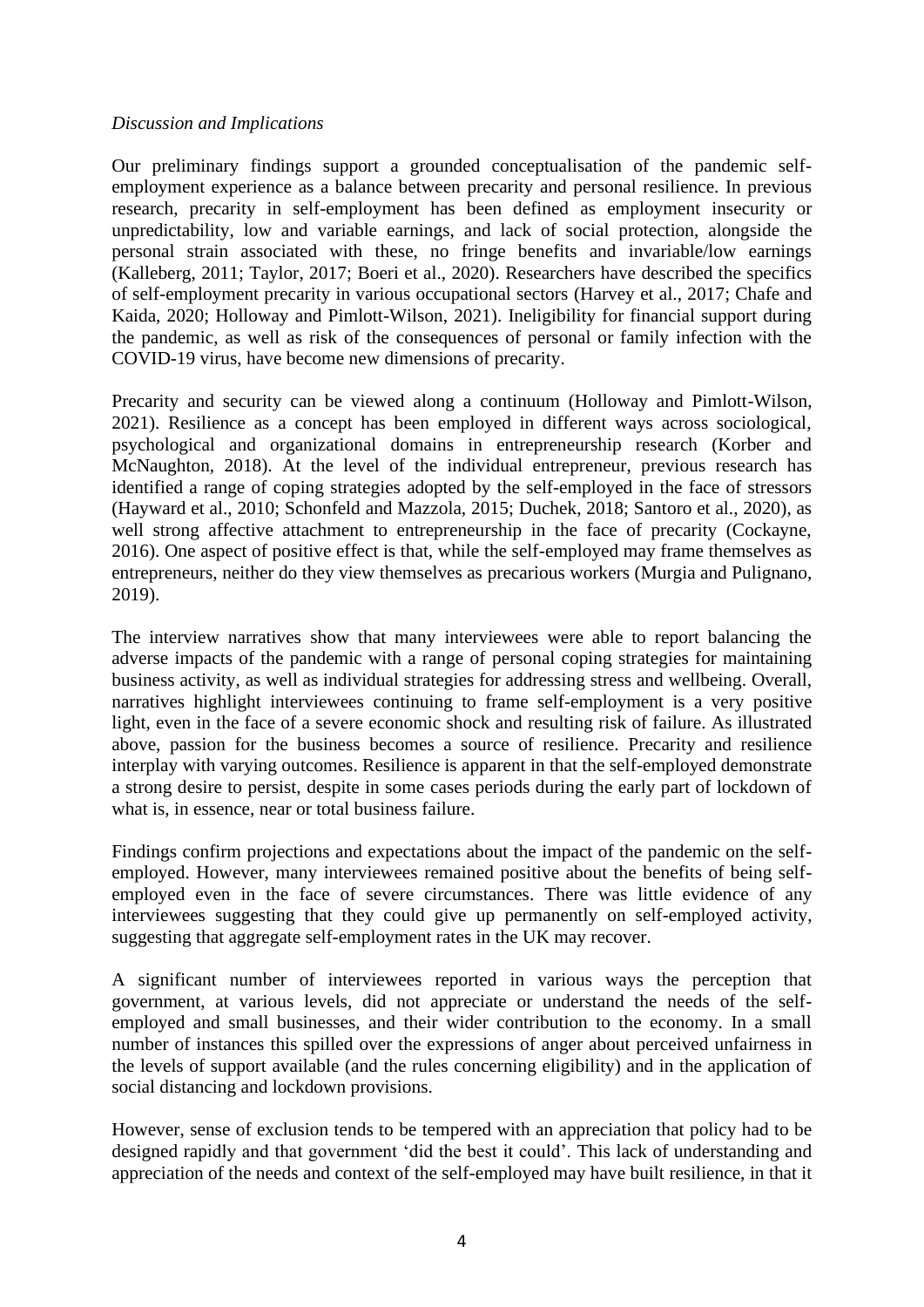may have reinforced a desire to succeed and 'prove the politicians wrong'. Nevertheless, these findings highlight significant limitations in the UK government's emergency policy response, and the need in the future for policymakers to listen more carefully to the selfemployed.

#### *References*

Boeri T, Giupponi G, Krueger AS, et al. (2020). Solo self-employment and alternative work arrangements: Across-country perspective on the changing composition of jobs. *Journal of Economic Perspectives* 34(1): 170–195.

Chafe, D. and Kaida, L. (2020). Harmonic dissonance: coping with employment precarity among professional musicians in St John's, Canada. *Work, Employment and Society*, 43(3): 407-423.

Cockayne, D.G. (2016). Entrepreneurial affect: attached to work practice in San Francisco's digital media sector. *Environment and Planning D: Society and Space*, 34(3): 456-473.

Duchek, S. (2018). Entrepreneurial resilience: a biographical analysis of successful entrepreneurs, *International Entrepreneurship and Management Journal* 14:429–455.

Fairlie, R. (2020). The impact of COVID‐19 on small business owners: Evidence from the first 3 months after widespread social‐distancing restriction. *Journal of Economics and Management Strategy*. DOI: 10.1111/jems.12400

Harvey, G., Rhodes, C., Vachhani, S.J. and Williams, K.(2017). Neo-villeiny and the service sector: the case of hyper flexible and precarious work in fitness centres. *Work, Employment and Society*, 31(1): 19-35.

Hayward, M.L.A., Forster, W.R., Sarasvathy, S.D. and Fredrickson, B.L. (2010), Beyond hubris: how highly confident entrepreneurs rebound to venture again, *Journal of Business Venturing,* 25(6): 569-578.

Henley A and Reuschke D (2020) COVID-19 and self-employment in the UK. *Enterprise Research Centre Insight Paper*, University of Warwick (April).

Holloway, S.L. and Pimlott-Wilson, H. (2021), Solo self-employment, entrepreneurial subjectivity and the security-precarity continuum: evidence from private tutors in the supplementary education industry. *Environment and Planning A: Economy and Space* (online first: DOI: 10.1177/0308518X211009237).

Kalleberg, A.L. (2011). *The Rise of Polarized and Precarious Employment Systems in the United States, 1970s to 2000s*. New York: Russell Sage Foundation.

Korber, S. and McNaughton, R.B. (2018). Resilience and entrepreneurship: a systematic literature review. *International Journal of Entrepreneurial Behaviour and Research*, 24(7): 1129-1154.

Murgia A and Pulignano V (2019) Neither precarious nor entrepreneur: The subjective experience of hybrid self-employed workers. *Economic and Industrial Democracy*. (online first: https://doi.org/10.1177%2F0143831X19873966).

Reuschke, D., Henley, A., Daniel, E. and Price, V. (2021). Testing the Differential Impact of COVID-19 on Self-Employed Women and Men in the United Kingdom. Bonn: IZA Institute for Labour, Discussion Paper No. 14216 (March). [https://www.iza.org/publications/dp/14216/testing-the-differential-impact-of-covid-19-on](https://www.iza.org/publications/dp/14216/testing-the-differential-impact-of-covid-19-on-self-employed-women-and-men-in-the-united-kingdom)[self-employed-women-and-men-in-the-united-kingdom](https://www.iza.org/publications/dp/14216/testing-the-differential-impact-of-covid-19-on-self-employed-women-and-men-in-the-united-kingdom)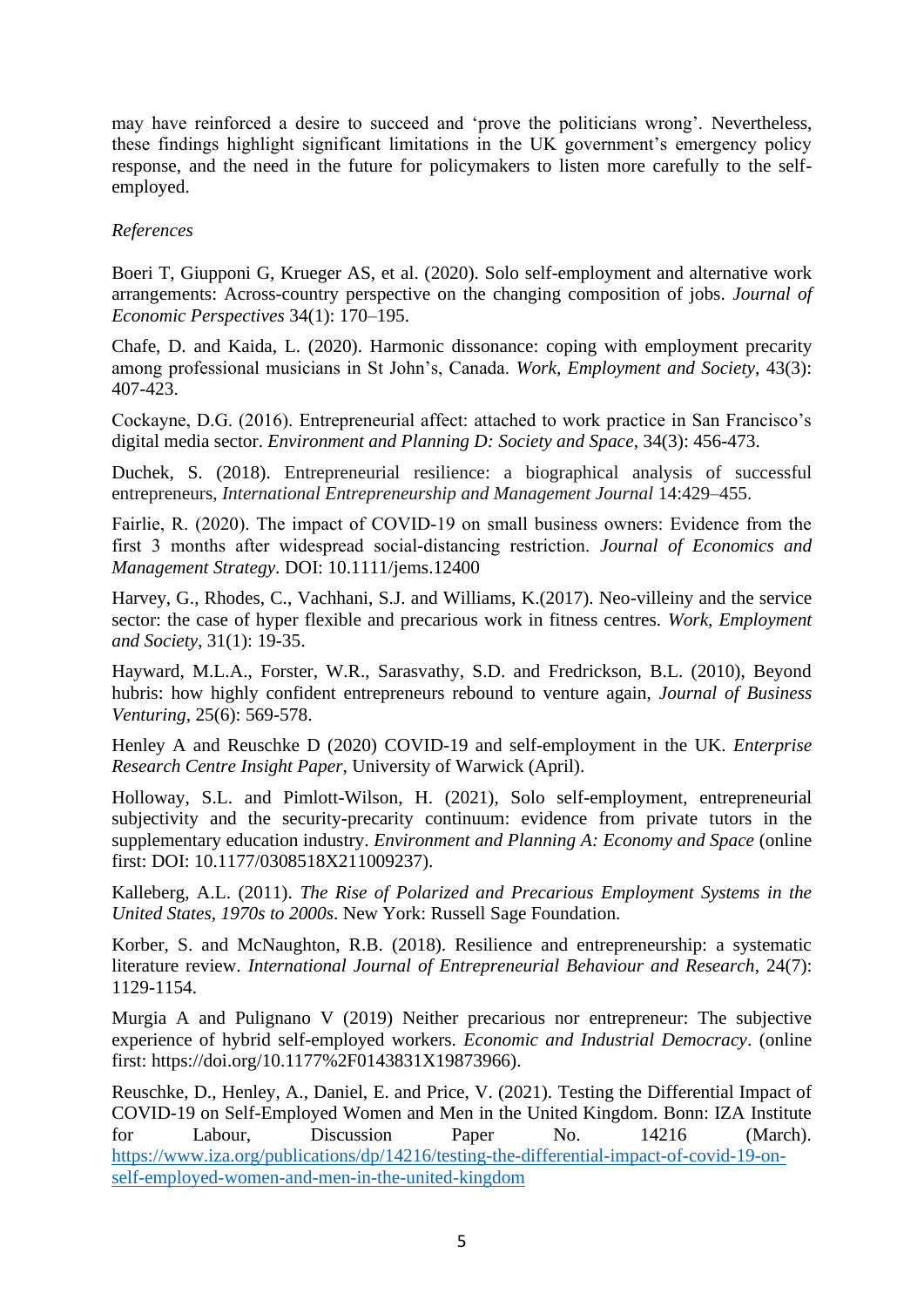Rouse, J. (2020). COVID-19: Critique and Proposals to Develop More Comprehensive and Inclusive Support for the Self-Employed. *Enterprise Research Centre Research Report*, University of Warwick (April).

Santoro, G., Bertoldi, B., Giachino, C. and Candelo, E. (2020). Exploring the relationship between entrepreneurial resilience and success: The moderating role of stakeholders' engagement. *Journal of Business Re*search, 119: 142-150.

Schonfeld, I.S. and Mazzola, J.J. (2015). A qualitative study of stress in individuals selfemployed in solo businesses. *Journal of Occupational Health Psychology*, 20(4): 501-513.

Slaughter, H. (2021). *The Resolution Foundation Labour Market Outlook: Quarterly Briefing Q2 2021*, London: The Resolution Foundation. <https://www.resolutionfoundation.org/publications/labour-market-outlook-q2-2021/>

Taylor, M. (2017). *Good Work: The Taylor Review of Modern Working Practices*, London: Department for Business, Energy and Industrial Strategy. [https://www.gov.uk/government/publications/good-work-the-taylor-review-of-modern](https://www.gov.uk/government/publications/good-work-the-taylor-review-of-modern-working-practices)[working-practices](https://www.gov.uk/government/publications/good-work-the-taylor-review-of-modern-working-practices)

Yue, W. and Cowling, M. (2021). The Covid-19 lockdown in the United Kingdom and subjective well-being: Have the self-employed suffered more due to hours and income reductions? *International Small Business Journal* (online first), <https://doi.org/10.1177%2F0266242620986763>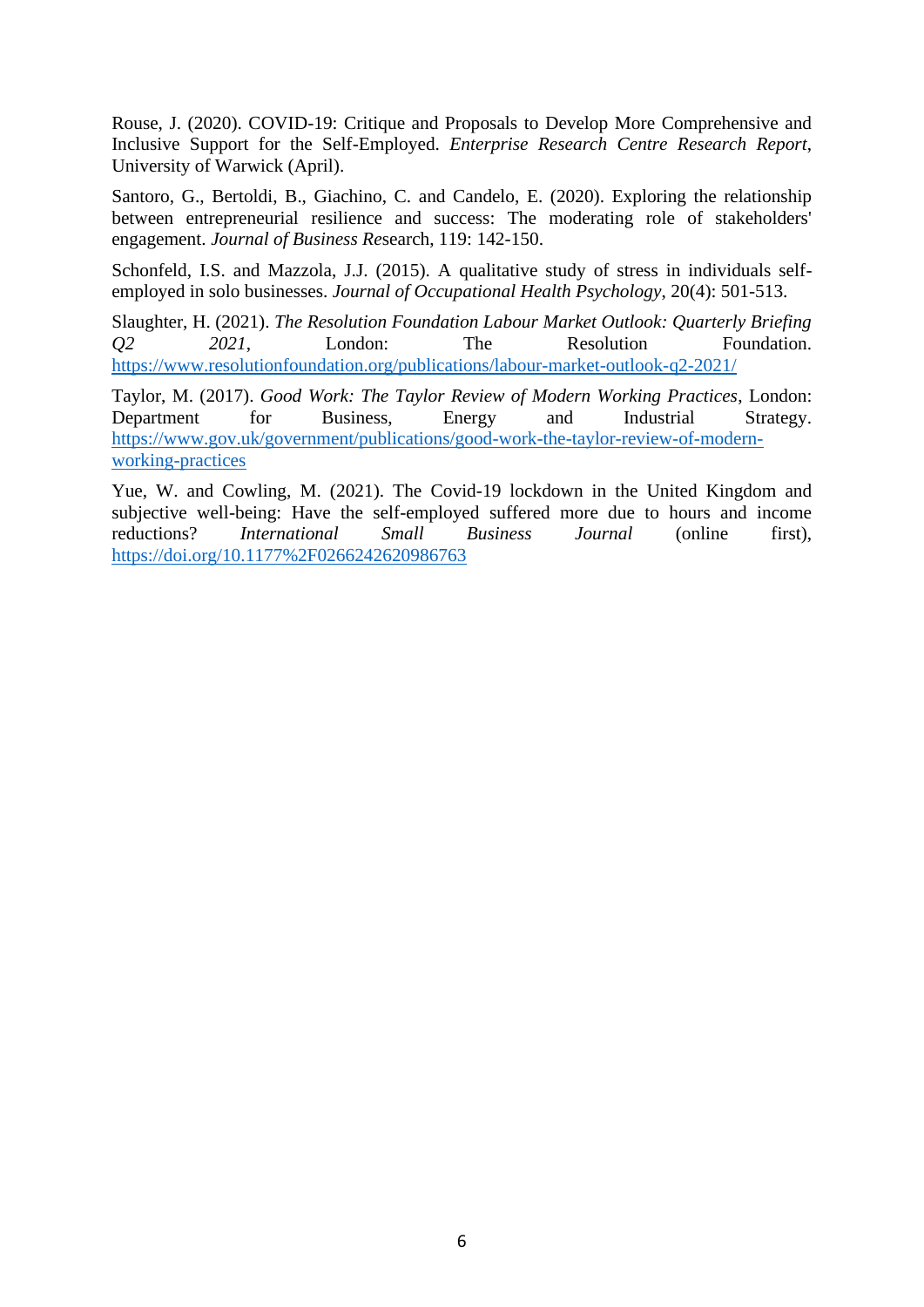## **Table 1: Sample Information**

|                         | North and      | London and     | Wales          | Total          |
|-------------------------|----------------|----------------|----------------|----------------|
|                         | Midlands       | South East     |                |                |
| Men                     | 4              | 4              | 5              | 13             |
| Women                   | 5              | 6              | 6              | 17             |
| Industry groups         |                |                |                |                |
| F <sub>2F</sub> service | $\overline{2}$ | $\overline{2}$ | $\overline{4}$ | 8              |
| activity                |                |                |                |                |
| Trade activity          |                |                | $\overline{2}$ | $\overline{4}$ |
| Professional            | 5              |                | $\overline{2}$ | 12             |
| Creative                |                | $\overline{2}$ | 3              | 6              |
| Status/type             |                |                |                |                |
| Self-employed           | 6              | 3              | 8              | 17             |
| Solo company            | 3              | 5              |                | 9              |
| director                |                |                |                |                |
| Freelancer              |                | $\overline{2}$ | $\overline{2}$ | 4              |
| Total                   | 9              |                |                | 30             |